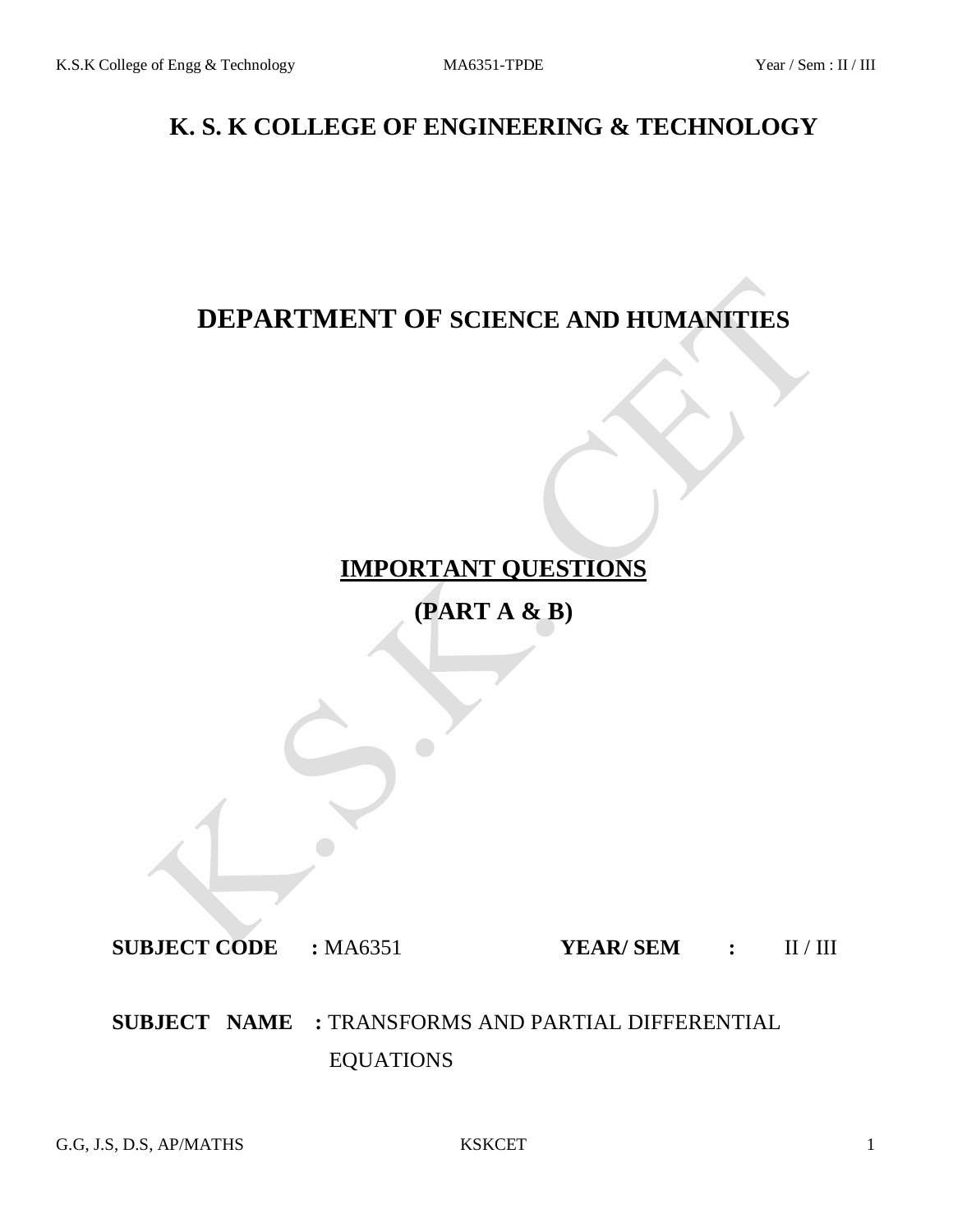|          |                                         | <b>SUBJECT NAME : TRANSFORMS AND PARTIAL DIFFERENTIAL EQUATIONS</b> |
|----------|-----------------------------------------|---------------------------------------------------------------------|
| Sub.Code | $\cdot$ MA6351                          | <b>Branch: Common to All</b>                                        |
|          | <b>Staff Name : Mrs.G.GEETHALAKSHMI</b> | Year / SEM: II/III                                                  |
|          | <b>Ms.J.SUGANTHA DEVI</b>               | Batch: 2014-2018                                                    |
|          | <b>Ms.D.SARANYA</b>                     | Academic Year: 2015-2016 (Odd Sem)                                  |
|          |                                         |                                                                     |

**L T P C 3 1 0 4**

### **OBJECTIVES:**

- To introduce Fourier series analysis which is central to many applications in engineering apart from its use in solving boundary value problems.
- To acquaint the student with Fourier transform techniques used in wide variety of situations.
- To introduce the effective mathematical tools for the solutions of partial differential equations that model several physical processes and to develop Z transform techniques for discrete time systems.

### **UNIT I PARTIAL DIFFERENTIAL EQUATIONS 9+3**

Formation of partial differential equations – Singular integrals -- Solutions of standard types of first order partial differential equations - Lagrange's linear equation -- Linear partial differential equations of second and higher order with constant coefficients of both homogeneous and non-homogeneous types.

### **UNIT II FOURIER SERIES 9+3**

Dirichlet's conditions – General Fourier series – Odd and even functions – Half range sine series – Half range cosine series – Complex form of Fourier series – Parseval's identity – Harmonic analysis.

**UNIT III APPLICATIONS OF PARTIAL DIFFERENTIAL EQUATIONS 9+3** Classification of PDE – Method of separation of variables - Solutions of one dimensional wave equation – One dimensional equation of heat conduction – Steady state solution of two dimensional equation of heat conduction (excluding insulated edges).

### **UNIT IV FOURIER TRANSFORMS 9+3**

Statement of Fourier integral theorem – Fourier transform pair – Fourier sin Four cosine transforms – Properties – Transforms of simple functions – Convolution theorem – Parseval's identity.

### **UNIT V Z - TRANSFORMS AND DIFFERENCE EQUATIONS 9+3**

Z- transforms - Elementary properties – Inverse Z - transform (using partial fraction and residues) – Convolution theorem - Formation of difference equations – Solution of difference equations using Z - transform.

**TOTAL (L:45+T:15): 60 PERIODS**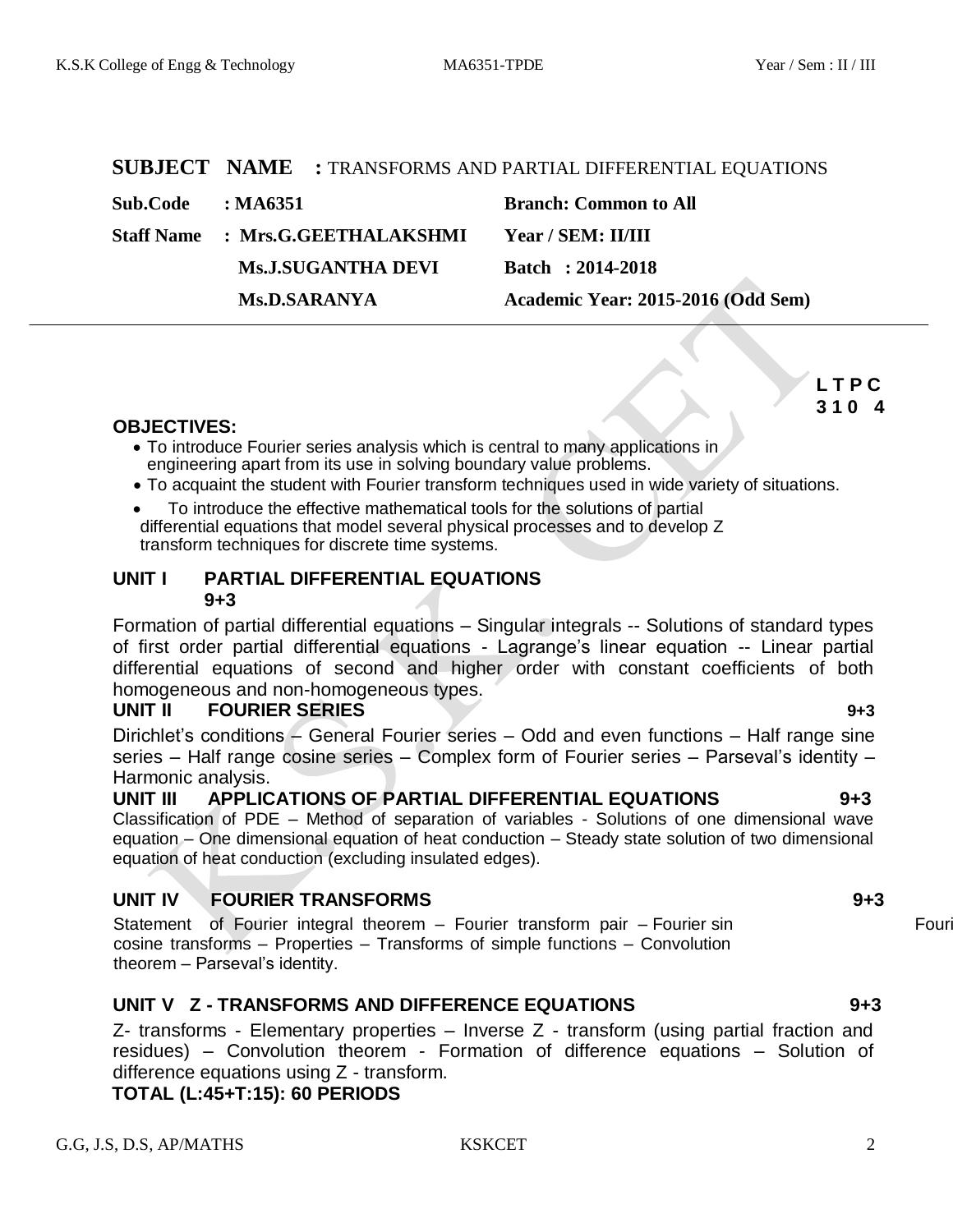## **UNIT I**

### **PARTIAL DIFFERENTIAL EQUATIONS**

### **PART A**

- 1. Form the PDE from  $(x a)^2 + (y b)^2 + z^2 = r^2$
- 2. Find the Complete integral of  $p + q = pq$
- 3. Form the PDE by eliminating the arbitrary function from  $z^2 xy = f(\frac{x}{x})$  $\frac{x}{z}$
- 4. Solve  $(D^2 7DD' + 6D'^2)$
- 5. Form the PDE by eliminating the arbitrary constants  $\boldsymbol{a}$  and  $\boldsymbol{b}$  from  $z = (x^2 + a)(y^2)$
- 6. Solve the equation  $(D D')^3$
- 7. Eliminate the arbitrary function 'f' from  $z = f(\frac{y}{x})$  $\frac{y}{x}$ ) and form the PDE
- 8. Solve  $(D 1)(D D)$
- 9. Find the PDE of the family of spheres having their centre on the  $z'$  axis
- 10. Solve  $(D^4 D'^4)$
- 11. Form the PDE by eliminating the arbitrary constants **a** , bifrom the relation  $z = ax^3 + by^3$
- 12. Find the Particular integral of  $(D^2 2DD' + D'^2)z = e^x$
- 13. Solve  $(D^3 2D^2D')$
- 14. Find the PDE of all planes cutting equal intercepts from the  $x$  and  $y$  axis.
- 15. Find the complete integral of  $q = 2px$
- 16. Form the PDE by eliminating the arbitrary constant from  $z = ax + by + ab$
- 17. Form the PDE by eliminating the arbitrary constant from  $z = (2x^2 + a)(3y b)$
- 18. Form the PDE by eliminating the arbitrary function from  $z = f(xy)$
- 19. Solve  $\sqrt{p} + \sqrt{q} = 1$
- 20. Find the P.I of  $(D^2 3DD' + 2D'^2)Z = cos(x + 2y)$

### **PART B**

1. (i) Form the PDE by eliminating the arbitrary function  $\phi$  from

 $\phi(x^2 + y^2 + z^2, ax + by + cz) = 0$  (8)

(ii) Solve 
$$
(D^2 + 2DD' + D'^2)z = \sinh(x + y) + e^{x+2y} + 4
$$
 (8)

- 2. (i) Solve the partial differential equation  $(mz ny)p + (nx kz)q = ly mx$ (8)
	- (ii) Solve the equation  $(D^3 + D^2D' 4DD'^2 4D'^3)z = cos(2x + y)$ (8)
- 3. (i) Solve  $(D^2 + 3DD' 4D'^2)z = cos(2x + y) + xy$ (8)

(ii) Solve 
$$
z^2(p^2 + q^2) = (x^2 + y^2)
$$
 (8)

4. (i) Solve 
$$
z = px + qy + \sqrt{1 + p^2 + q^2}
$$
 (8)

(ii) Solve  $(D^2 - DD' + 2D)z = e^{2x+y} + 4$ (8)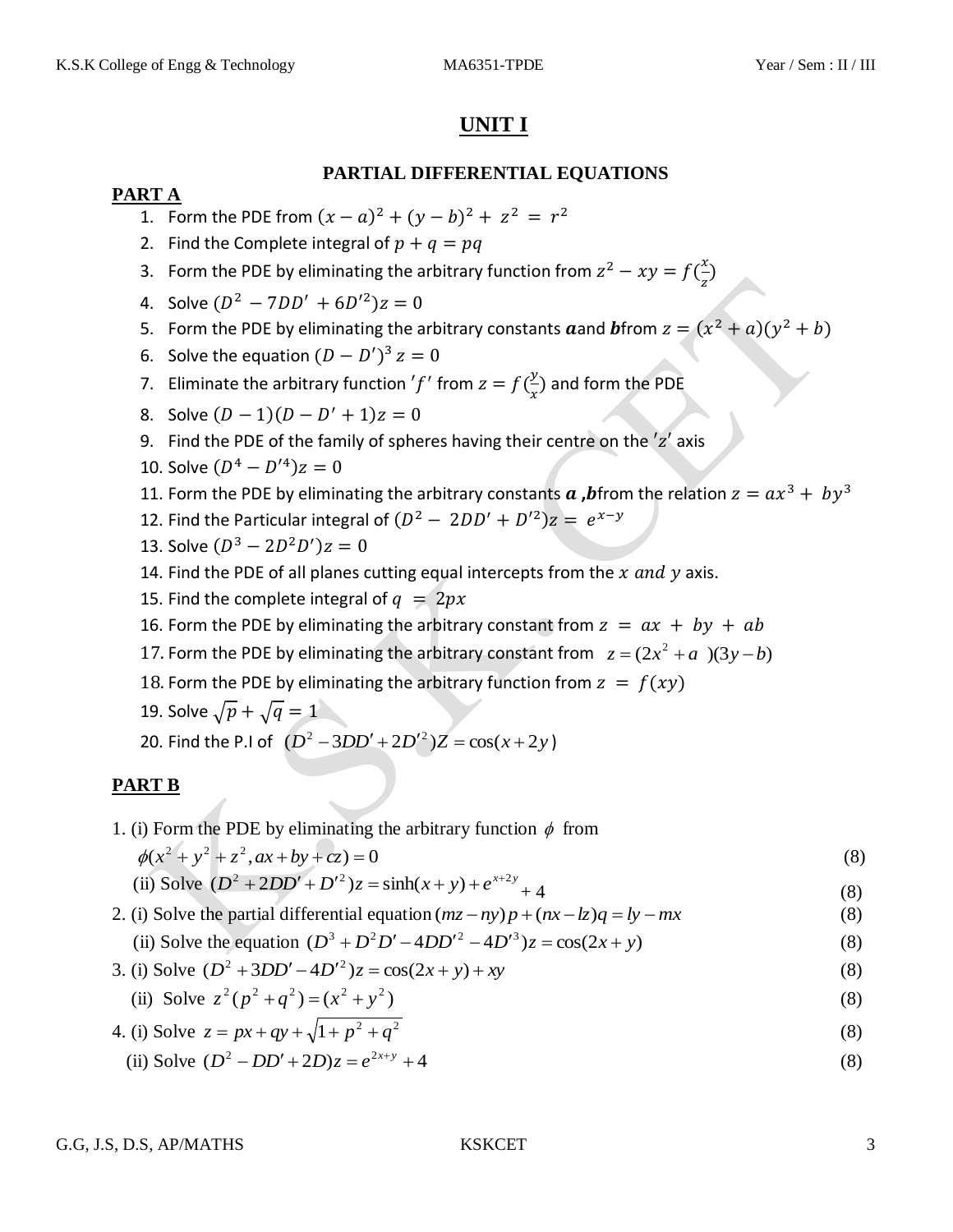5. (i) Solve 
$$
\frac{\partial^2 z}{\partial x^2} + \frac{\partial^2 z}{\partial x \partial y} - 6 \frac{\partial^2 z}{\partial y^2} = y \cos x
$$
 (8)

(ii) Solve 
$$
(y - xz)p + (yz - x)q = (x + y)(x - y)
$$
 (8)

6. (i) Solve 
$$
(D^3 - 7DD'^2 - 6D'^3)z = \sin(2x + y)
$$
  
\n(ii) Solve  $z = px + qy + p^2q^2$  (8)

7. (i) Solve 
$$
(x-2z)p+(2z-y)q = y-x
$$
 (8)

(ii) Solve 
$$
(D^2 - D'^2)z = e^{x-y} \sin(2x+3y)
$$
 (8)

8. (i) Find the Singular integral of 
$$
z = px + qy + p^2 + pq + q^2
$$
  
\n(ii) Solve  $x(y^2 - z^2)p + y(z^2 - x^2)q = z(x^2 - y^2)$  (8)

\n- 9. (i) Solve 
$$
(2D^2 - DD' - D'^2 + 6D + 3D')z = xe^y
$$
\n- (ii) Solve the partial differential equation  $x^2(y-z)p + y^2(z-x)q = z^2(x-y)$
\n- (b) Solve  $x^2p^2 + y^2q^2 = z^2$
\n- (c) Solve  $x^2p^2 + y^2q^2 = z^2$
\n- (d) Form the PDE by eliminating the arbitrary function from the relation
\n- (e) The equation  $x^2(y-z)p + y^2(z-x)q = z^2(z-y)$
\n- (f) Show that  $y^2 = 2z^2$
\n- (g) Show that  $y = 2z^2$
\n- (h) Show that  $y = 2z^2$
\n- (i) For  $z = 2z^2$
\n- (j) For  $z = 2z^2$
\n- (k) For  $z = 2z^2$
\n- (l) For  $z = 2z^2$
\n- (m) For  $z = 2z^2$
\n- (n) For  $z = 2z^2$
\n- (o) For  $z = 2z^2$
\n- (o) For  $z = 2z^2$
\n- (p) For  $z = 2z^2$
\n- (p) For  $z = 2z^2$
\n- (p) For  $z = 2z^2$
\n- (p) For  $z = 2z^2$
\n- (p) For  $z = 2z^2$
\n- (p) For  $z = 2z^2$
\n- (p) For  $z = 2z^2$
\n- (p) For  $z = 2z^2$
\n- (p) For  $z = 2z^2$
\n- (p) For  $z = 2z^2$
\n- (p) For  $z = 2z^2$
\n

 $z = f(x + ct) + g(x - ct)$ 

## **UNIT II**

### **FOURIER SERIES**

### **PART A**

- 1. Find the co-efficient  $b_n$  of the Fourier series for the function  $f(x) = x\sin x$  in (-2,2).
- 2. Find the Root Mean Square value of the function  $f(x)$  over the interval  $(a, b)$
- 3. Find the constant term in the expansion of  $f(x) = cos^2x$  as a Fourier series in the interval

 $(-\pi,\pi).$ 

- 4. State the Dirichlet's conditions for Fourier series.
- 5. What is meant by Harmonic Analysis?.
- 6. State the sufficient condition for a function  $f(x)$  to be expressed as a Fourier series
- 7. Obtain the first term of the Fourier series for the function $f(x) = x^2$ , (
- 8. Find the RMS value of  $f(x) = x^2$  in(0, l).
- 9. Find the Root Mean Square value of  $f(x) = x$  in  $(0, l)$ .
- 10. If the Fourier series corresponding to  $f(x) = x$  in  $(0, 2\pi)$  is

 $\alpha$  $\frac{i_0}{2} + \sum_{n=1}^{\infty}$ n  $\frac{dx}{dt} + \sum_{n=1}^{\infty} b_n \sin \frac{n \pi x}{l}$  Without finding the values of  $a_0$ ,  $a_n$ ,  $b_n$ . Find the value of $\frac{a_0^2}{4}$  $\frac{1}{4}$  +  $\frac{1}{2}$  $\frac{1}{2}\sum_{n=1}^{\infty}(a_n^2+b_n^2)$ 

11. Does  $f(x) = \tan x$  possess a Fourier expansion.

12. If  $f(x)$  is discontinuous at = a, what does its Fourier series represent at that point?

- 13. Determine  $b_n$  in the Fourier series expansion of  $f(x) = \frac{\pi}{2}$  $\frac{-x}{2}$  in  $0 < x < 2\pi$  with period  $2\pi$ .
- 14. If  $f(x) = 2x$  in the interval (0,4), then find the value of  $a_2$  in the Fourier series expansion.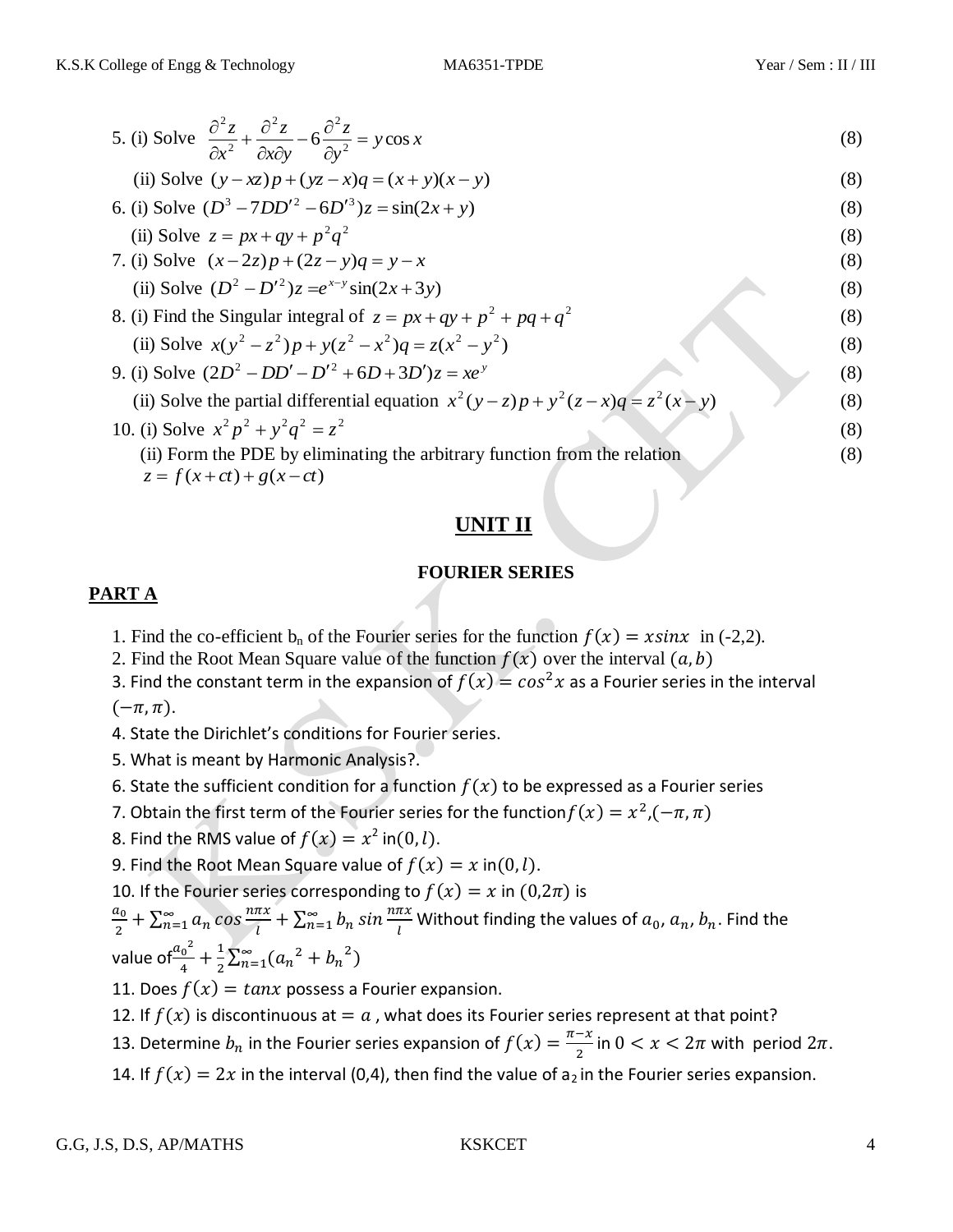15. What are the constant term  $a_0$  and the coefficient of cos  $nx$ ,  $a_n$  in the Fourier series expansion of  $f(x) = x - x^3$  in  $(-\pi, \pi)$ ?

16. Determine the value of  $a_n$  in the Fourier series expansion  $f(x) = x^3$  in  $(-\pi, \pi)$ .

18. Find 
$$
b_n
$$
 in the expansion of  $f(x) = \begin{cases} 1 + \frac{2x}{\pi}; -\pi < x < 0 \\ 1 - \frac{2x}{\pi}; 0 < x < \pi \end{cases}$  in  $(-\pi, \pi)$ .

19. Find Fourier sine series for  $f(x) = 1$ ,  $0 < x < \pi$ .

20. State Parseval's identity for full range expansion of  $f(x)$  as Fourier series in  $(0,2l)$ .

### **PART B**

1. (i)Expand  $1 + \frac{2}{1}$  $\frac{2x}{\pi}$ ,  $1 - \frac{2}{x}$  $\frac{2x}{\pi}$ , as a full range Fourier series in the interval

Hence deduce that  $\frac{1}{1^2}$  $\mathbf{1}$  $3<sup>2</sup>$  $\mathbf{1}$  $5^2$  $\mathbf{1}$  $\frac{1}{7^2} + \cdots \infty = \frac{\pi^2}{8}$ 8 .  $\hspace{1.5cm} (8)$ 

(ii) Find the half-range sine series of  $f(x) = 4x - x^2$  in the interval (0,4). Hence deduce the value of the series $\frac{1}{1^3}$  $\mathbf{1}$  $3<sup>3</sup>$  $\mathbf{1}$  $5^3$  $\mathbf{1}$ (8)

2. (i) Obtain the sine series for 
$$
f(x) = \begin{cases} x \text{ in } 0 \le x \le \frac{l}{2} \\ l - x \text{ in } \frac{l}{2} \le x \le l \end{cases}
$$
 (8)

(ii) Find the Fourier series up to second harmonic for  $y = f(x)$  from the following values. (8)

| $\mathbf{v}$<br>Λ. |     | π<br>$\overline{a}$ | $2\pi$<br>$\sim$ | π                                     | $\frac{4\pi}{ }$<br>$\sim$ | $5\pi$<br>$\sqrt{2}$       | $\Omega_{\rm m}$<br>Zπ |
|--------------------|-----|---------------------|------------------|---------------------------------------|----------------------------|----------------------------|------------------------|
| T                  | 1.0 | ີ<br>1.4            | ັ<br>$1.9^\circ$ | $\overline{\phantom{0}}$<br><b>1.</b> | <b>1.J</b>                 | $\sim$<br>$\overline{1}$ . | 1.0                    |

3.(i)Expand  $f(x) = x(2\pi - x)$  as Fourier series in  $(0, 2\pi)$  and hence deduce that the sum of (8)  $\mathbf 1$  $1<sup>2</sup>$  $\mathbf{1}$  $2^2$  $\mathbf{1}$  $3<sup>2</sup>$  $\mathbf{1}$  $\frac{1}{4^2} + \ldots$ 

(ii) Obtain the Fourier series for the function  $f(x)$  given by  $f(x) = \begin{cases} 1 \end{cases}$  $1 + x, 0 < x < \pi$ . Hence (8) deduce that  $\frac{1}{1^2}$  $\mathbf{1}$  $3<sup>2</sup>$  $\mathbf{1}$  $5^2$  $\mathbf{1}$  $\frac{1}{7^2} + \cdots \infty = \frac{\pi^2}{8}$  $\frac{1}{8}$ .

4. (i) Find the Fourier series of  $x^2$  in  $(-\pi, \pi)$  and hence deduce that  $\frac{1}{1^4}$  $\mathbf 1$  $2<sup>4</sup>$  $\mathbf{1}$  $3<sup>4</sup>$  $\pi^4$ 9 (10)

- (ii) Obtain the Fourier cosine series of  $kx, 0 < x < \frac{l}{a}$  $\overline{\mathbf{c}}$  $k(l - x), \frac{l}{a}$  $rac{1}{2}$ (6)
- 5. (i) Obtain the Fourier series of periodicity 3 for  $f(x) = 2x x^2$  in  $0 < x < 3$ . (6)
	- (ii) Obtain the Fourier series of  $f(x) = x \sin x$  in  $(-\pi, \pi)$  (10)
- 6. (i) Find the Fourier series of  $f(x) = (\pi x)^2$  in  $(0, 2\pi)$  of periodicity  $2\pi$ . (4)

### G.G, J.S, D.S, AP/MATHS 5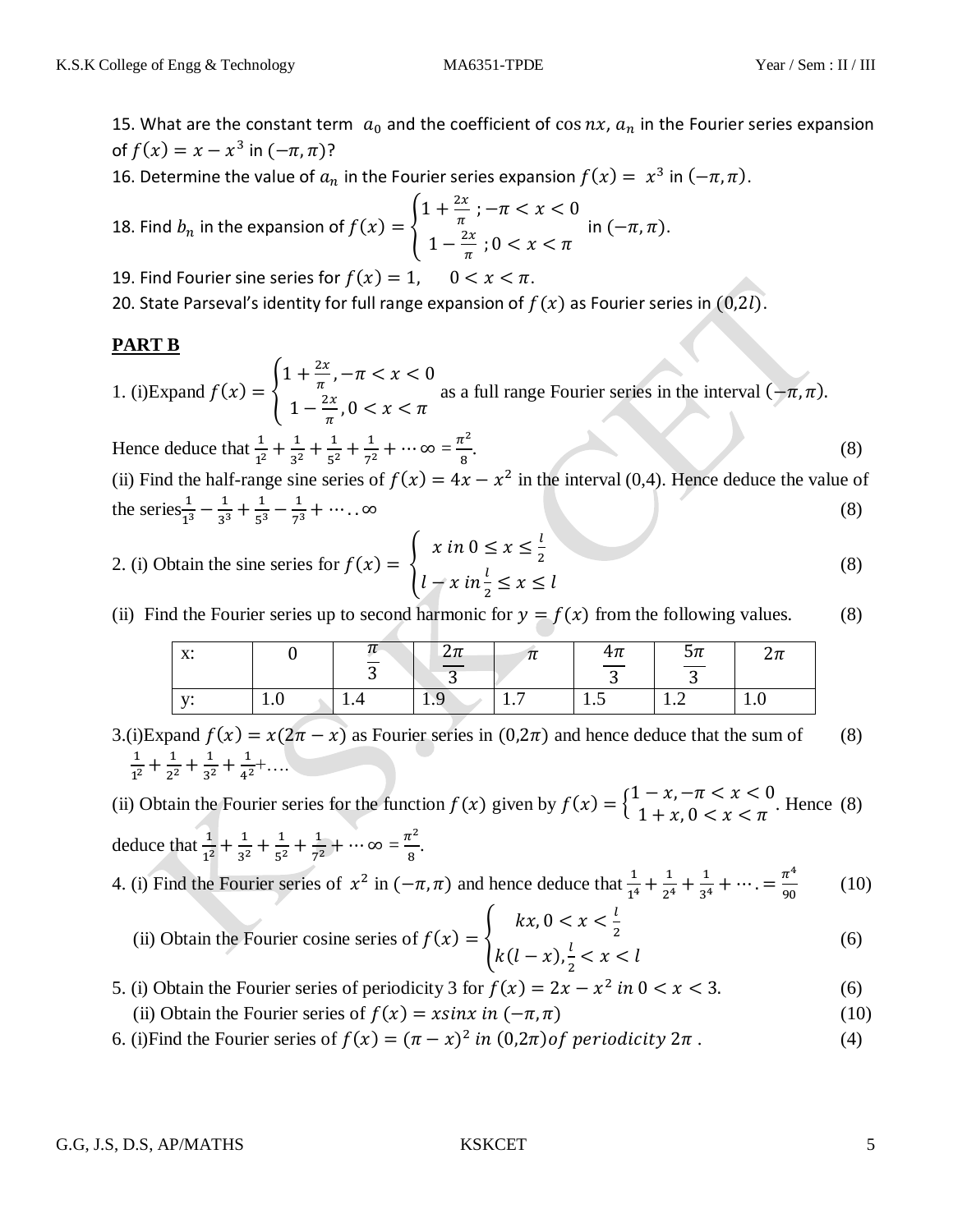| (ii) Calculate the first 3 harmonics of the Fourier of $f(x)$ from the following data |                                                                                                   |                           |           |      |                        |                        |                        | (12)                            |                                                                                                                                                                                                                                                      |      |      |     |            |
|---------------------------------------------------------------------------------------|---------------------------------------------------------------------------------------------------|---------------------------|-----------|------|------------------------|------------------------|------------------------|---------------------------------|------------------------------------------------------------------------------------------------------------------------------------------------------------------------------------------------------------------------------------------------------|------|------|-----|------------|
| X                                                                                     | $\theta$                                                                                          | 30                        | 60        | 90   | 120                    | 150                    | 180                    | 210                             | 240                                                                                                                                                                                                                                                  | 270  | 300  | 330 |            |
| Y                                                                                     | 1.8                                                                                               | 1.1                       | 0.3       | 0.16 | 0.5                    | 1.3                    | 2.16                   | 1.25                            | 1.3                                                                                                                                                                                                                                                  | 1.52 | 1.76 | 2.0 |            |
|                                                                                       | Deduce that $\frac{1}{1^2} + \frac{1}{3^2} + \frac{1}{5^2} + \cdots + \infty = \frac{\pi^2}{8}$ . |                           |           |      |                        |                        |                        |                                 | 7.(i) Obtain the Fourier series of the periodic function defined by $f(x) = \begin{cases} -\pi - \pi < x < 0 \\ x \neq 0 < x < \pi \end{cases}$ .<br>(ii) Compute upto first harmonics of the Fourier series of $f(x)$ given by the following table. |      |      |     | (8)<br>(8) |
|                                                                                       |                                                                                                   | $\boldsymbol{\mathsf{x}}$ | 0<br>f(x) | 1.98 | $\overline{6}$<br>1.30 | $\overline{3}$<br>1.05 | $\overline{2}$<br>1.30 | 27<br>$\overline{3}$<br>$-0.38$ | 57<br>$\overline{6}$<br>$-0.25$                                                                                                                                                                                                                      | 1.98 |      |     |            |
|                                                                                       |                                                                                                   |                           |           |      |                        |                        |                        |                                 | 8.(i) Expand $f(x) = x - x^2$ as a Fourier Series in $-L < x < L$ and using this series find the root                                                                                                                                                |      |      |     |            |

mean square value of  $f(x)$  in the interval. (10)

(ii) Find the complex form of the Fourier series of  $f(x) = e^x$  in  $-1 < x < 1$ . (6)

9.(i) Obtain the half range cosine series for  $f(x) = x$  in  $(0, \pi)$ . (4)

(ii) Find the Fourier series as far as the second harmonic to represent the function  $f(x)$  with the period 6, given in the following table (12) (12)

| f(x) | $\vert$ 9 | 18 24 | $\vert$ 28 $\vert$ 26 | 20 |
|------|-----------|-------|-----------------------|----|

10.(i) Find the Fourier series expansion of 
$$
f(x) = x + x^2
$$
 in  $(-\pi, \pi)$ . (8)

(ii) Find the Fourier series expansion of  $f(x) = \begin{cases} x \\ 2 \end{cases}$  $\overline{\mathbf{c}}$  $\hspace{1.6cm} . \hspace{1.6cm} (8)$ 

Also deduce  $\frac{1}{1^2} + \frac{1}{3^2}$  $\frac{1}{3^2} + \frac{1}{5^2}$  $\frac{1}{5^2} + ...$  to  $\infty = \frac{\pi^2}{8}$ 8

## **UNIT III**

### **PART A**

# **APPLICATIONS OF PARTIAL DIFFERENTIAL EQUATIONS**

- 1. The ends A and B of a rod of length 10 cm long have their temperature kept at  $20^0C$  and  $70^0$ C. Find the steady state temperature distribution on the rod.
- 2. Write the one dimensional wave equation with initial and boundary conditions in which the initial position of the string is  $f(x)$  and the initial velocity imparted at each point x is  $g(x)$ .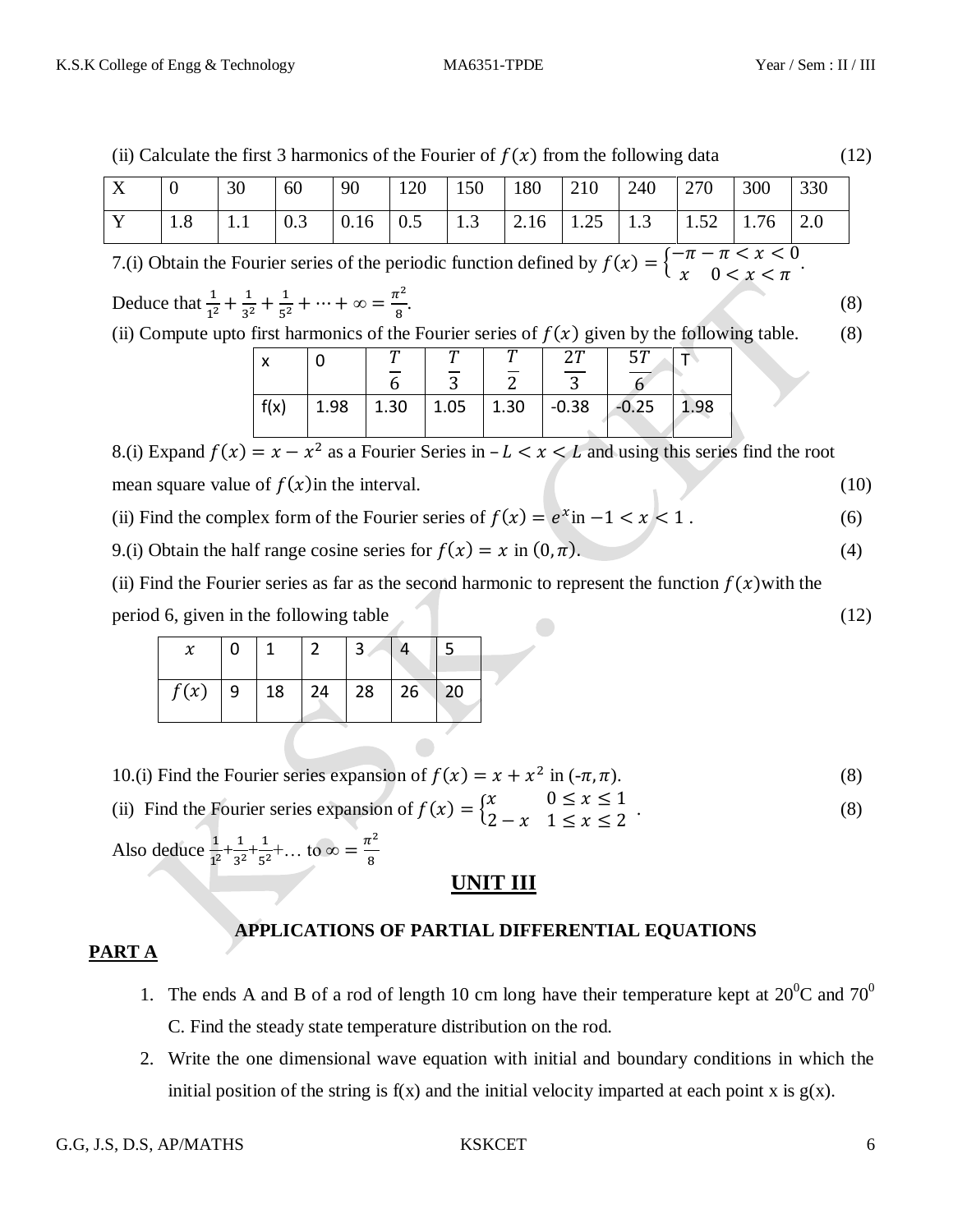- 3. In steady state conditions derive the solution of one dimensional heat flow equation.
- 4. What is the basic difference between the solutions of the one dimensional wave equation and one dimensional heat equation.
- 5. What are the possible solutions of one dimensional wave equation?
- 6. What are the possible solutions of one dimensional heat equations?
- 7. Write down the possible solutions of the Laplace equation.

8. In wave equation 
$$
\frac{\partial^2 y}{\partial t^2} = a^2 \frac{\partial^2 y}{\partial x^2}
$$
 what does a<sup>2</sup> stands for?

- 9. State any two laws which are assumed to derive one dimensional heat equation.
- 10. A rod 30 cm long has its ends A and B kept at  $20^{\circ}$ C and  $80^{\circ}$ C respectively until steady state conditions prevail. Find the steady state temperature in the rod.
- 11. An insulated rod of length l=60 cm has its ends a and B maintained at  $30^{\circ}$  C and  $40^{\circ}$ C respectively. Find the steady state solutions.
- 12. Write any two solutions of the Laplace equation obtained by the method of separation of variables.
- 13. How many boundary conditions are required to solve  $\frac{\partial u}{\partial t} = a^2 \frac{\partial u}{\partial x^2}$  $\sigma^2$ *x*  $a^2\frac{\partial^2 u}{\partial x^2}$ *t u*  $\partial$  $= a^2 \frac{\partial}{\partial x^2}$  $\partial$  $\frac{\partial u}{\partial t} = a^2 \frac{\partial^2 u}{\partial x^2}$ ?
- 14. State one dimensional heat equation with the initial and boundary conditions.
- 15. Distinguish between steady and unsteady states in heat conduction problems.
- 16. What is the steady state heat equation in two dimensions in Cartesian form?
- 17. Write down Laplace equation in Cartesian coordinates.
- 18. What are the conditions assumed in deriving the one dimensional Wave equation.

### **PART B**

- 1. A string is stretched and fastened to two points  $x = 0$  and  $x = 1$  apart. Motion is started by displacing the string into the form  $y = k(1x - x^2)$  from which it is released at time t=0. Find the displacement of any point on the sting at a distance of x from one end at time  $t$ . (16)
- 2. A string of length 2l is fastend at both ends. The mid point of the string is taken to a height b and then released from in that position. Show that the displacement is

$$
y(x,t) = \frac{8b}{\pi^2} \sum_{n=1}^{\infty} \frac{(-1)^{n-1}}{(2n-1)^2} \sin\left(\frac{(2n-1)\pi x}{2l}\right) \cos\left(\frac{(2n-1)\pi a t}{2l}\right)
$$
(16)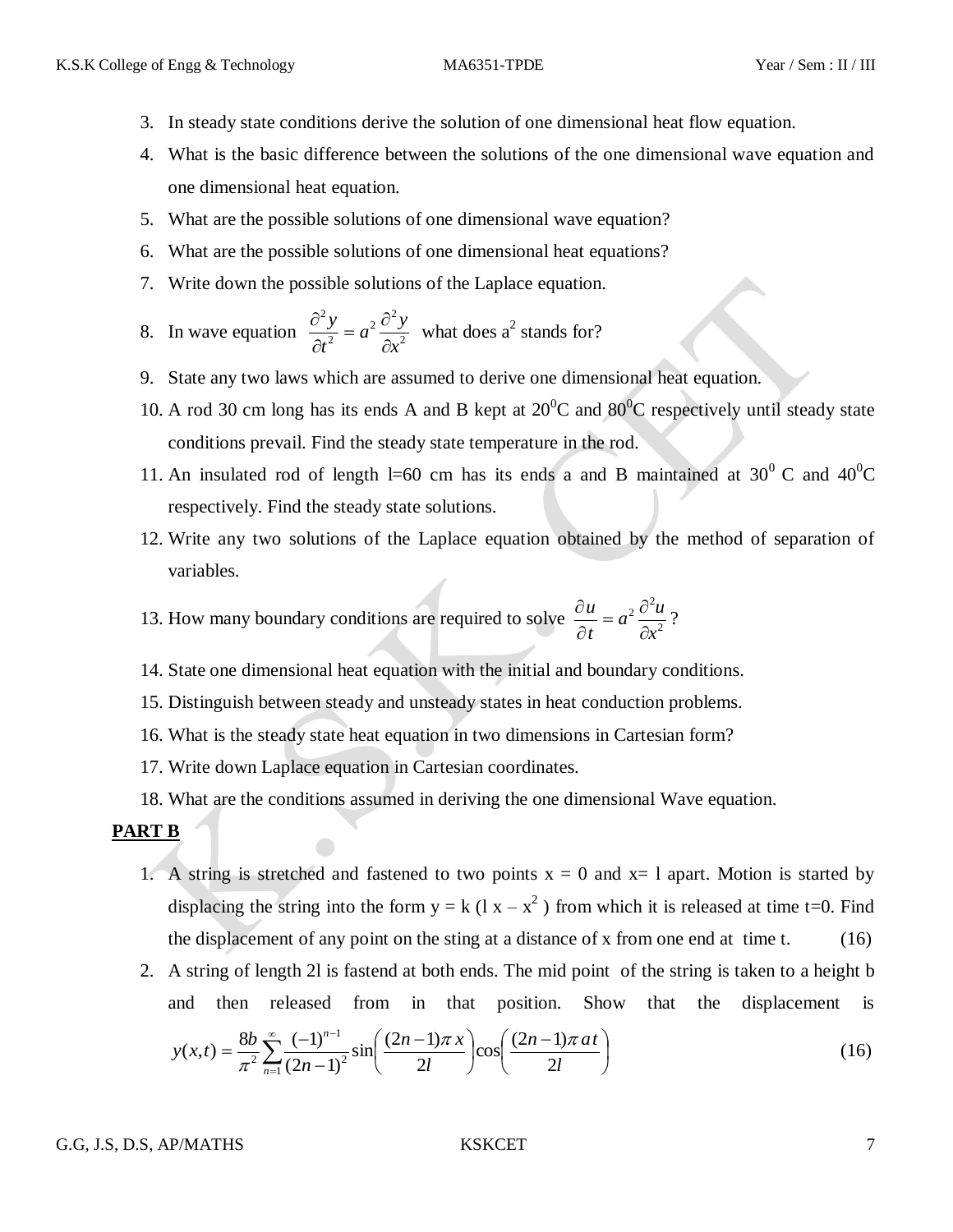3. A tightly stretched string with fixed end points  $x=0$  and  $x=1$  is initially at rest in its equilibrium position. If it is set vibrating string giving each point a velocity  $\lambda x(l-x)$ , show

that displacement 
$$
y(x,t) = \frac{8\lambda l^3}{a\pi^4} \sum_{n=1}^{\infty} \frac{1}{(2n-1)^4} \sin\left(\frac{(2n-1)\pi x}{l}\right) \sin\left(\frac{(2n-1)\pi a t}{l}\right)
$$
 (16)

- 4. A tightly stretched string with fixed end points  $x=0$  and  $x=L$  is initially at rest in its equilibrium position. If it is set vibrating string giving each point a velocity  $\sim$  3x(L-x), find the displacement. (16) (16)
- 5. If a string of length l is initially at rest in its equilibrium position and each of its points is given the velocity  $v_0 \sin^3 \left( \frac{\pi x}{l} \right)$ J  $\left(\frac{\pi x}{\cdot}\right)$  $\setminus$ ſ *l*  $\left(\frac{\pi x}{x}\right)$ ,  $0 < x < 1$ , determine the displacement of a point distant x from one end at time t. (16)
- 6. A string of length l is initially at rest in its equilibrium position and motion is started by giving

each of its points a velocity given by 
$$
v = \begin{cases} cx, & \text{in } 0 \le x \le \frac{l}{2} \\ (l-x), & \text{in } \frac{l}{2} \le x \le l \end{cases}
$$
 Find the displacement

function  $y(x, t)$ . (16)

- 7. A rod 30 cm long has its ends A and B kept at  $20^{\circ}$ C and  $80^{\circ}$ C respectively until steady state conditions prevail the temperature at each end is then suddenly reduced to  $0^0$  c and kept so. Find the resulting temperature function  $u(x,t)$  taking  $x=0$  at A. (16)
- 8. A bar 10 cm long with insulated sides, has its ends A and B kept at  $20^0$  C and  $40^0$ C respectively until steady state conditions prevail. The temperature at A is then suddenly raised to 50<sup>o</sup>C and at the same time instant that at B is lowered to  $10^{0}$ C and maintained there after. Find the subsequent temp. distribution in the bar. (16)
- 9. The ends A and B of a rod 1 cm having the temperatures  $40^{\circ}$ C and  $90^{\circ}$ C respectively until steady state conditions prevails. The temperature at A is then suddenly raised to  $90^{\circ}$ C and at the same time instant that at B is lowered to  $40^{\circ}$ C and maintained there after. Find the temp. distribution of the rod at a time t. Also show that the temperature at the mid point of the rod remains unaltered for all time, regardless of the material of the rod. (16)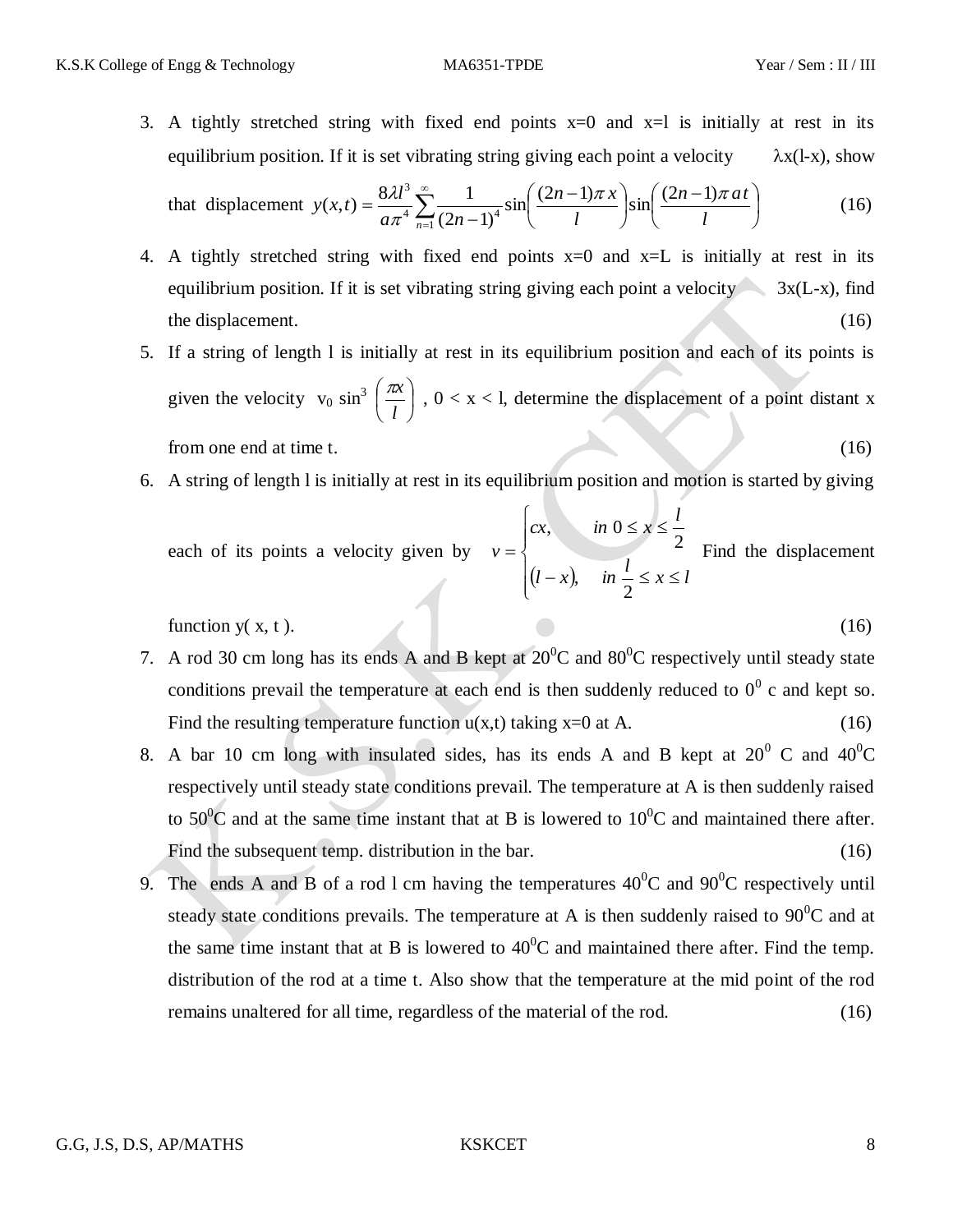10. A rod of length l has its ends A and B kept at  $0^0$  C and  $100^0$ C respectively until steady state conditions prevail. The temperature at A is then suddenly raised to  $25^{\circ}$ C and at the same time instant that at B is lowered to  $75^{\circ}$ C.

Find the temperature  $u(x,t)$  at a distance x from A at time t. (16)

11. A rod of length l has its ends A and B kept at  $30^{\circ}$ C and  $80^{\circ}$ C respectively until steady state conditions prevail. The temperature at A is then suddenly raised to  $40^{\circ}$ C and at the same time instant that at B is lowered to  $60^{\circ}$ C.

Find the temperature distribution of the rod after time t. (16)

- 12. Find the steady state temp. distribution in a rectangular plate of sides a and b insulated at the lateral surface and satisfying the boundary conditions  $u(0,y) = u(a,y) = 0$  for  $0 \le y \le b$  $u(x,b) = 0$  and  $u(x,0) = x(a-x)$  for  $0 \le x \le a$ . (16)
- 13. The boundary value problem governing the steady state temperature distribution in a flat , thin, square plate is given by  $\frac{\partial u}{\partial x^2} + \frac{\partial u}{\partial y^2} = 0$ 2 2 2  $=$  $\partial$  $+\frac{\partial}{\partial}$  $\partial$  $\partial$ *y u x*  $\frac{u}{\lambda} + \frac{\partial^2 u}{\lambda^2} = 0$ , **0** < **x** < **a**, **0** < **y** < **a** u(x,0) = 0,

$$
u(x,a) = 4 \sin^{-3}\left(\frac{\pi x}{a}\right), \quad 0 < x < a \quad , \quad u(0,y) = 0 \quad , \quad u(a,y) = 0 \quad , 0 < y < a
$$

find the steady state temperature distribution in the plate. (16)

- 14. A rectangular plate is bounded by the lines  $x= 0$ ,  $y = 0$ ,  $x = a$  and  $y = b$ . Its surfaces are insulated and the temperature along two adjacent edges are kept at  $100^{\circ}$ C, while the temperature at any point along the other edges are at  $0^0$  C. Find the steady state temperature at any point in the plate. Also find the steady state temperature at any point of a square plate of side 'a' if two adjacent edges are kept at  $100^{\circ}$  C and the others at  $0^{\circ}$  C. (16)
- 15. An infinitely long rectangular plate with insulated surface is 10 cm wide. The two long edges and one short edge are kept at zero temperature given by  $20(10 - y)$  $\left\lceil \cdot \right\rceil$  $(y)$ , for  $5 \le y \le$  $\leq$  y  $\leq$  $=$  $20(10 - y)$ , for  $5 \le y \le 10$ 10y, for  $0 \le y \le 5$ *y*), for  $5 \le y$ *y*, for  $0 \le y$  $u = \begin{cases} 1 & 0 \\ 0 & \text{otherwise} \end{cases}$

Find the steady state temperature distribution in the plate. (16)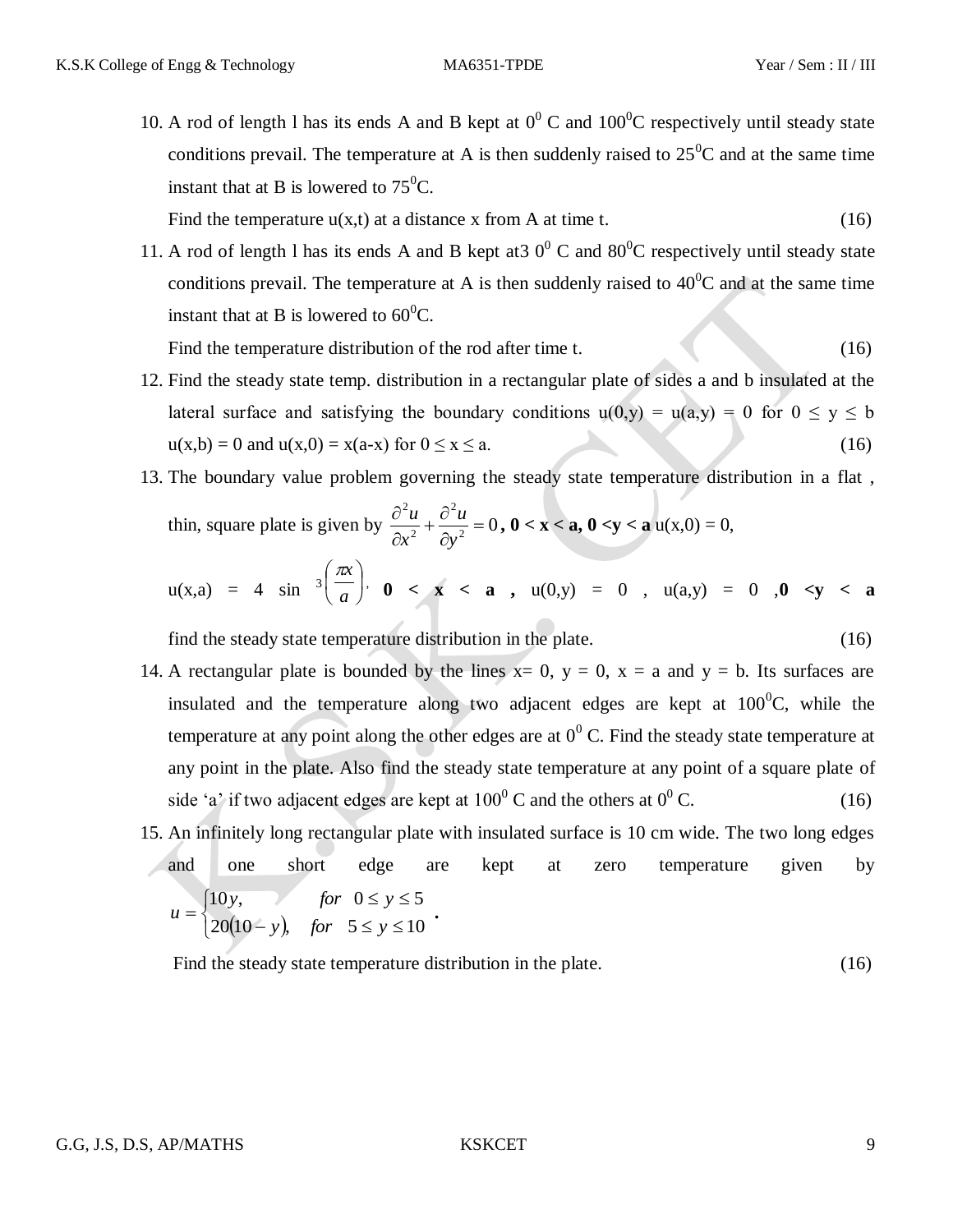# **UNIT IV**

### **FOURIER TRANSFORMS**

### **PART A**

- 1. State the Fourier integral theorem.
- 2. Write the Fourier transform pair.
- 3. Find the Fourier transform of  $\overline{\mathcal{L}}$  $\overline{ }$ ┤  $\left($  $>$  $\lt$  $=$  $in |x| > a$ *in*  $|x| < a$ *f x* 0 1  $(x)$
- 4. Define infinite Fourier transform write inverse formula also.
- 5. Define Fourier sine transform and its inverse.
- 6. Find the Fourier sine transform of  $f(x) = e^{-ax}$  (a > 0).
- 7. Find the Fourier sine transform of  $f(x) = e^{-x}$ .
- 8. Find Fourier sine transform of *x* 1
- 9. Find the Fourier sine transform of  $f(x) = e^{ax}$
- 10. Define Fourier cosine transform and its inverse.
- 11. Find Fourier cosine transform of  $f(x) = e^{-x}$
- 12. If the Fourier transform of  $f(x)$  is F(s) then prove that  $F[f(x-a)] = e^{isa}F(s)$
- 13. State the Fourier transforms of the derivatives of a function.
- 14. Prove that  $F[f(ax)] = \frac{1}{2} F\left(\frac{s}{2}\right)$ ,  $a > 0$  $\bigg)$  $\left(\frac{s}{s}\right)$  $\setminus$  $=\frac{1}{F}\left(\frac{s}{a}\right)$ , a *a*  $F\left(\frac{S}{\tau}\right)$ *a*  $F|f(ax)$
- 15. If F(s) is the Fourier transform of  $f(x)$  then  $F[f(x)\cos ax] = \frac{1}{2}[F(s+a)+F(s-a)]$ 2  $F[f(x)\cos ax] = \frac{1}{2}[F(s+a) + F(s-a)]$
- 16. If F(s) is the Fourier transform of  $f(x)$  then prove that  $F[x, f(x)]$ *ds*  $F[x.f(x)] = (-i) \frac{dF(s)}{dt}$
- 17. If F(s) is the Fourier transform of  $f(x)$  then  $F[f(ax)] = \frac{1}{\pi} F\left(\frac{s}{a}\right)$ ,  $a > 0$ J  $\left(\frac{s}{s}\right)$  $\setminus$  $=\frac{1}{a}F\left(\frac{s}{a}\right)$ , a *a*  $F\left(\frac{s}{2}\right)$ *a*  $F|f(ax)$
- 18. If F(s) is the Fourier transform of  $f(x)$  then  $F_s[f(x)\cos ax] = \frac{1}{2} [F_s(s+a) + F_s(s-a)]$ 2  $F_s[f(x)\cos ax] = \frac{1}{2}[F_s(s+a) + F_s(s-a)]$
- 19. Prove that  $F_c[f(ax)] = \frac{1}{2} F_c(\frac{s}{2})$ ,  $a > 0$ J  $\left(\frac{s}{s}\right)$ L  $=\frac{1}{c}F_c\left(\frac{s}{a}\right)$ , a *a*  $F_c\left(\frac{s}{s}\right)$  $F_c[f(ax)] = \frac{1}{a}F_c$
- 20. State the convolution theorem of the Fourier transform.

### **PART B**

1. (i) Find the Fourier cosine transform of  $e^{-a^2x^2}$ (8)

(ii) Evaluate 
$$
\int_{0}^{\infty} \frac{dx}{(x^2 + a^2)(x^2 + b^2)}
$$
 using transforms (8)

G.G, J.S, D.S, AP/MATHS KSKCET 10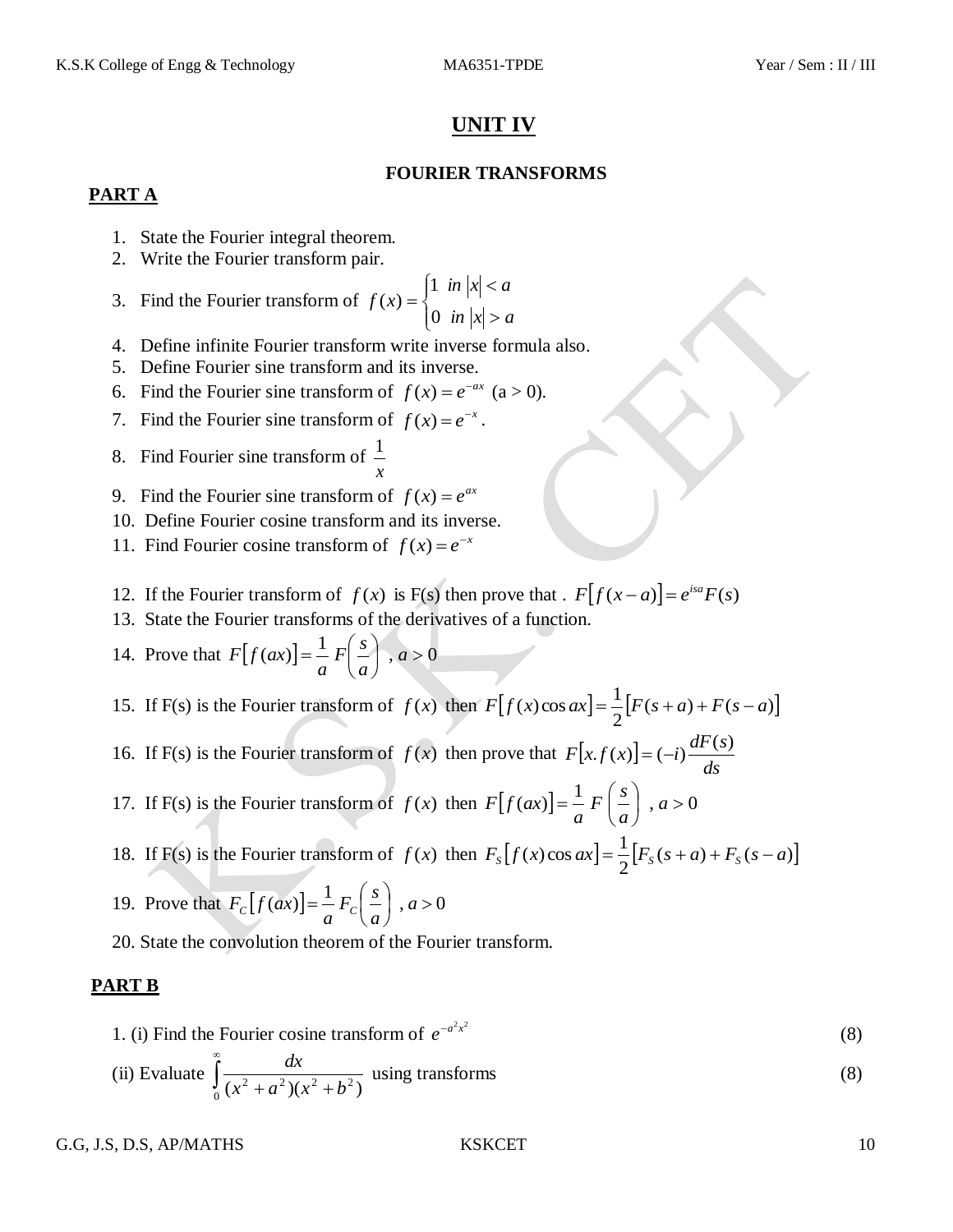2.(i) Find the Fourier sine transform of 
$$
f(x) = \begin{cases} \sin x, & 0 < x \le a \\ 0, & a \le x < \infty \end{cases}
$$
 (8)

(ii) Find the Fourier Transform of 
$$
f(x) = \begin{cases} x & \text{in } |x| \le 1 \\ 0 & \text{in } |x| > 1 \end{cases}
$$
 (8)

3. Find the Fourier Transform of 
$$
f(x) = \begin{cases} 1 - x^2 & \text{in } |x| \le 1 \\ 0 & \text{in } |x| > 1 \end{cases}
$$
. Hence prove that (16)

(i) 
$$
\int_{0}^{\infty} \frac{\sin s - s \cos s}{s^3} \cos \frac{s}{2} ds = \frac{3\pi}{16}.
$$
  
(ii) 
$$
\int_{0}^{\infty} \left( \frac{\sin s - s \cos s}{s^3} \right)^2 ds = \frac{\pi}{15}.
$$

4.(i) Find the Fourier transform of  $f(x)$  if  $\overline{\mathcal{L}}$  $\vert$ ₹  $\left\lceil \cdot \right\rceil$  $> a >$  $\prec$  $=$ 0,  $|x| > a > 0$ 1,  $(x)$  $x > a$  $|x|$  < a  $f(x) = \begin{cases} 1 & \text{if } x \neq 0 \\ 0 & \text{if } x = 0 \end{cases}$ . Hence deduce that  $\int$ ∞  $dt =$ J  $\left(\frac{\sin t}{\cos t}\right)$  $\setminus$ ſ  $\int_0^1(t)dt$  2  $\frac{\sin t}{t}$   $dt = \frac{\pi}{2}$ *t t*

and 
$$
\int_{0}^{\infty} \left(\frac{\sin t}{t}\right)^2 dt = \frac{\pi}{2}
$$
 (10)

(ii) Find the Fourier sine transform of 
$$
f(x) = \begin{cases} x, & 0 < x < 1 \\ 2 - x, & 1 < x < 2 \\ 0, & x > 2 \end{cases} \tag{6}
$$

5. Find the Fourier transform of f(x) if 
$$
f(x) = \begin{cases} 1, & |x| < 2 \\ 0, & |x| > 2 \end{cases}
$$
. Hence deduce that (i)  $\int_{0}^{\infty} \left( \frac{\sin x}{x} \right) dx$ 

(ii) 
$$
\int_{0}^{\infty} \left(\frac{\sin x}{x}\right)^2 dx
$$
 (16)

6.(i) Find the Fourier Transform of  $f(x)$  if  $\overline{\mathcal{L}}$  $\mathbf{I}$ ⇃  $\left\lceil \cdot \right\rceil$  $>$  $-|x|, |x|<$  $=$ 0,  $|x| > 1$  $1 - |x|, \quad |x| < 1$  $(x)$ *x*  $x$ ,  $x$  $f(x) = \begin{cases} 1 & x \neq 0 \\ 0 & x = 1 \end{cases}$  . Hence deduce that

$$
\int_{0}^{\infty} \left(\frac{\sin t}{t}\right)^{4} dt = \frac{\pi}{3}
$$
 (10)

(ii) Derive the Parseval's identity for Fourier transforms. (6)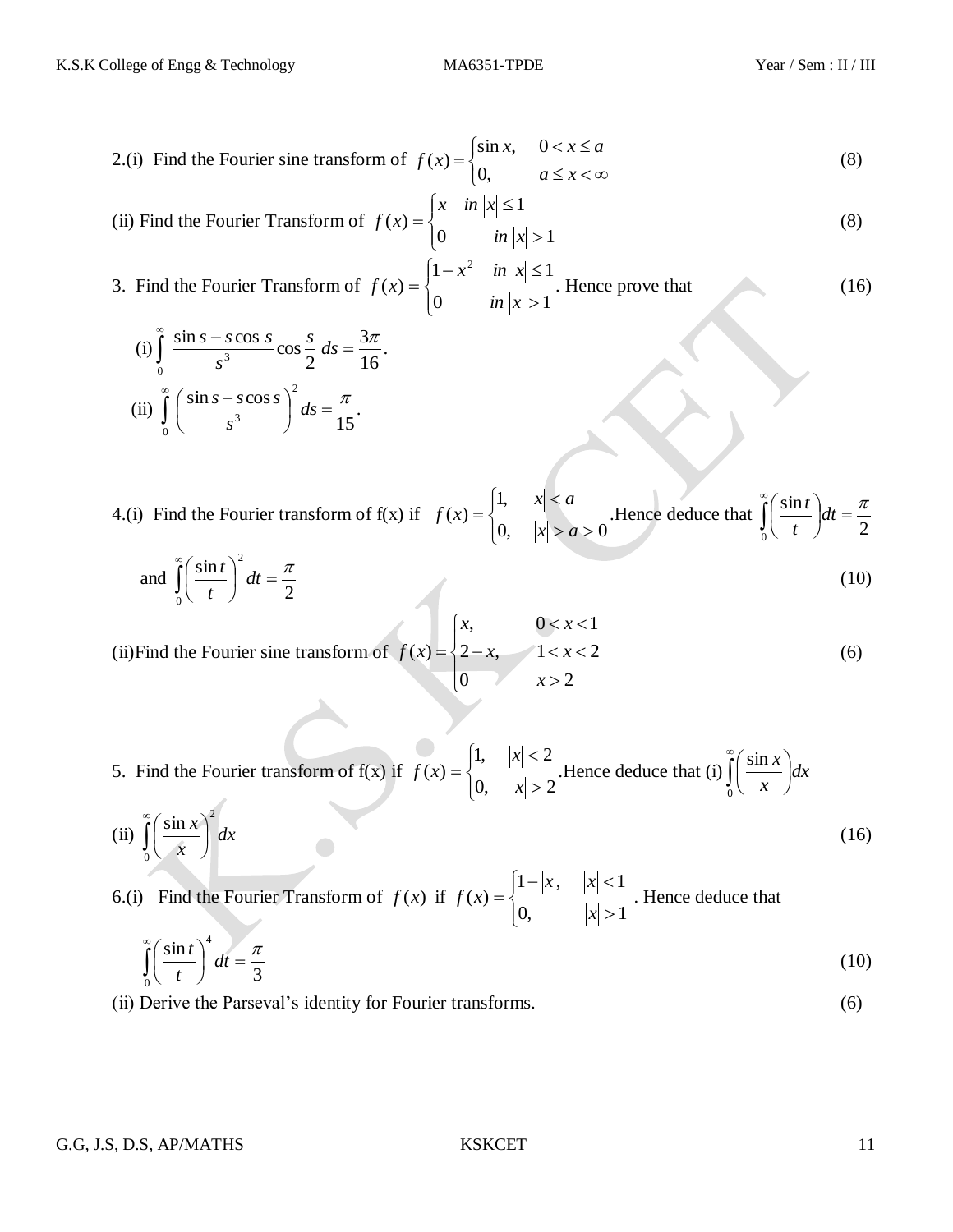7. Show that the Fourier transform of  $\overline{\mathcal{L}}$  $\mathbf{I}$ ⇃  $\left($  $> a >$  $-x^2$   $|x|$  $=$ 0  $|x| > a > 0$  $(x)$ 2  $\frac{2}{\pi^2}$  $|x| > a$  $a^2 - x^2$   $|x| < a$  $f(x) = \begin{cases} 0 & \text{if } x \neq 0 \end{cases}$  is  $2\sqrt{-1} \frac{\sin (x) - \sin (x) \cos (x)}{3}$ J  $\frac{\sin as - as \cos as}{3}$  $\setminus$  $\int$  sin as –  $2\sqrt{\frac{2}{\pi}}\left(\frac{\sin as - as \cos \theta}{\sin \theta}\right)$ *s as as as*  $\frac{2}{\pi} \left( \frac{\sin \alpha s - \alpha s \cos \alpha s}{s^3} \right).$ Hence deduce that  $\int_{0}^{3\pi i t} \frac{f \cos t}{t^2} \cos \frac{t}{2} dt = \frac{\pi}{4}.$ 2 4  $\frac{\sin t - t \cos t}{2} \cos$ 0 3  $\int_{1}^{\infty} \frac{\sin t - t \cos t}{t^3} \cos \frac{t}{2} dt = \frac{\pi}{4}$  $\int_{0}^{\infty} \frac{\sin t - t \cos t}{t^2} \cos \frac{t}{2} dt$ *t*  $\frac{t - t \cos t}{t^2} \cos \frac{t}{t} dt = \frac{\pi}{t^2}$ . Using Parseval's identity show that . 15  $\sin t - t \cos t$ <sup>2</sup> 0 3  $\int dt = \frac{\pi}{45}$ J  $\left(\frac{\sin t - t \cos t}{3}\right)$  $\setminus$  $\int_{0}^{\infty} \left( \frac{\sin t - t}{t} \right) dt$ ∞ *dt t*  $t - t \cos t$ (16)

8.(i) Find the Fourier transform of  $f(x)$  if  $\overline{\mathcal{L}}$ ⇃  $\begin{vmatrix} 1, & |x| \leq 1 \end{vmatrix}$  $=$ *otherwise x f x* 0, 1,  $|x| < 1$  $f(x) = \begin{cases}$ <sup>2</sup>,  $|x| & \text{Hence deduce that} \end{cases}$ 

$$
\int_{0}^{\infty} \frac{\sin x}{x} dx = \int_{0}^{\infty} \frac{\sin^{2} x}{x^{2}} dx = \frac{\pi}{2}
$$
 (8)

(ii) Using Parseval's identity calculate  $\frac{dx}{(x^2+y^2)^2}$ ,  $\int_0^1 \frac{ax}{(a^2 + x^2)^2}$ ∞  $a^2 + x$ *dx* (8) ∞ 2

9.(i) Using Parseval's identity calculate (ii)  $\int_{0}^{1} \frac{x}{(x^2-2x^2)} dx$  $a^2 + x$  $\int_{0}^{\infty} \frac{x}{\sqrt{a^2+1}}$  $\int_0^1 (a^2 + x^2)^2$  $(a^2 + x^2)$ if  $a > 0$ . (8)

(ii) Find the Fourier transform of  $e^{-4x}$  and hence deduce that  $\int_{0}^{1} \frac{\cos 2x}{\cos 2x} dx = \frac{\pi}{2}e^{-8}$ 0  $^{2}+16$   $\frac{12}{10}$  8  $\int_{0}^{\infty}$  cos 2x  $\int_{0}^{\infty}$   $\pi$  $\int \frac{\cos 2x}{x^2+16} dx =$  $\ddot{}$  $dx = -e^x$ *x*  $\overline{x}$   $\overline{y}$   $\overline{x}$ (8)

10. (i) Find the Fourier transform of  $e^{-ax}$  and hence deduce that  $\int_{0}^{1} \frac{x \sin 2x}{x^2} dx = \frac{\pi}{2}e^{-8}$ 0  $^{2}+16$   $\frac{400}{2}$  $\int_{0}^{\infty} x \sin 2x dx = \pi e^{-x}$  $\int \frac{x \sin 2x}{x^2 + 16} dx =$  $^{+}$  $dx = \frac{h}{e}e$ *x*  $x \sin 2x$ ,  $\pi$ (8)

(ii) State and prove convolution theorem for Fourier transforms. (8)

## **UNIT V**

### **Z – TRANSFORMS AND DIFFFERENCE EQUATIONS**

### **PART A**

- 1. Find  $Z\{n\}$
- 2. Express  $Z{f(n+1)}$  in terms of  $\bar{f}(z)$
- 3. Find the value of  $Z{f(n)}$  when  $f(n) = na^n$
- 4. Find the z-transform of n.
- 5. Find J  $\left\{ \right.$  $\mathbf{I}$  $\overline{\mathcal{L}}$ ⇃  $\left\lceil \right\rceil$ *n*!  $Z\left\{\frac{a}{2}\right\}$ *n* using z-transform.
- 6. Find the z-transform of  $(n+1)(n+2)$
- 7. Find  $Z \{e^{-iat}\}\$ using z-transform.
- G.G, J.S, D.S, AP/MATHS KSKCET 12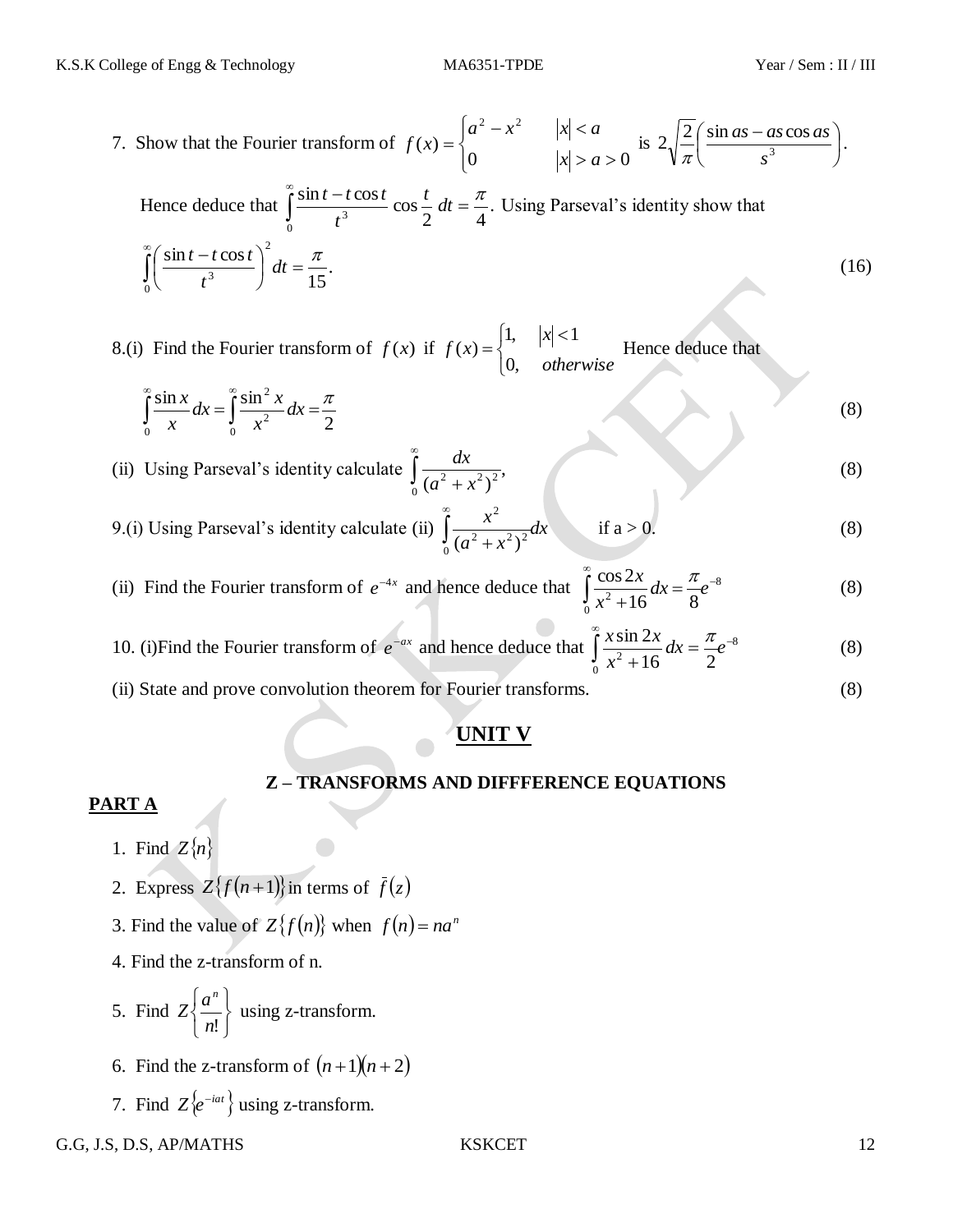- 8. Find the Z-transforms of  $\cos n\theta$
- 9. Find  $Z(t^2 e^{-t})$
- 10. Find  $Z\{n+2\}$
- 12. State and prove initial value theorem in z-transform.
- 13. Form the difference equation from  $y_n = a + b3^n$

14. Find Z-transform of 
$$
\left(\frac{1}{n}\right)
$$
  
\n15. Find  $Z(e^t \sin 2t)$   
\n16. Evaluate  $Z^{-1}\left(\frac{z}{z^2+7z+10}\right)$   
\n17. Prove that  $Z(a^n) = \left\{\frac{z}{z-a}\right\}$   
\n18. Find  $Z\left\{\frac{1}{n(n+1)}\right\}$ 

19. Find  $Z(n)$  $(z-1)^2$  $=$ *z*  $Z(n) = \frac{z}{a}$ 

### **PART B**

1. (i)Prove that 
$$
Z\left(\frac{1}{n}\right) = \log\left(\frac{z}{z-1}\right)
$$
,  $n \neq 0$ . (4)

(ii) Find 
$$
Z\left(\sin \frac{n\pi}{2}\right)
$$
 and  $Z\left(\cos \frac{n\pi}{2}\right)$  (12)

2. (i) Prove that 
$$
Z\left(\frac{1}{n+1}\right) = z \log\left(\frac{z}{z-1}\right)
$$
, (8)

(ii) Find 
$$
Z(\sin at)
$$
 and  $Z(\cos at)$  (8)

3.(i) Find 
$$
Z(an^2 + bn + c)
$$
 and  $z\{(n+1)(n+2)\}$  (10)

(ii) Find 
$$
Z^{-1}\left\{\frac{z^3}{(z-1)^2(z-2)}\right\}
$$
, by the method of partial fractions. (6)

4. (i) Find 
$$
Z^{-1}\left\{\frac{4z^2-2z}{z^3-5z^2+8z-4}\right\}
$$
, by the method of partial fractions. (8)

(ii) Find 
$$
Z^{-1}\left\{\frac{2z^2+4z}{(z-2)^3}\right\}
$$
, by using Residue theorem. (8)

G.G, J.S, D.S, AP/MATHS KSKCET 13